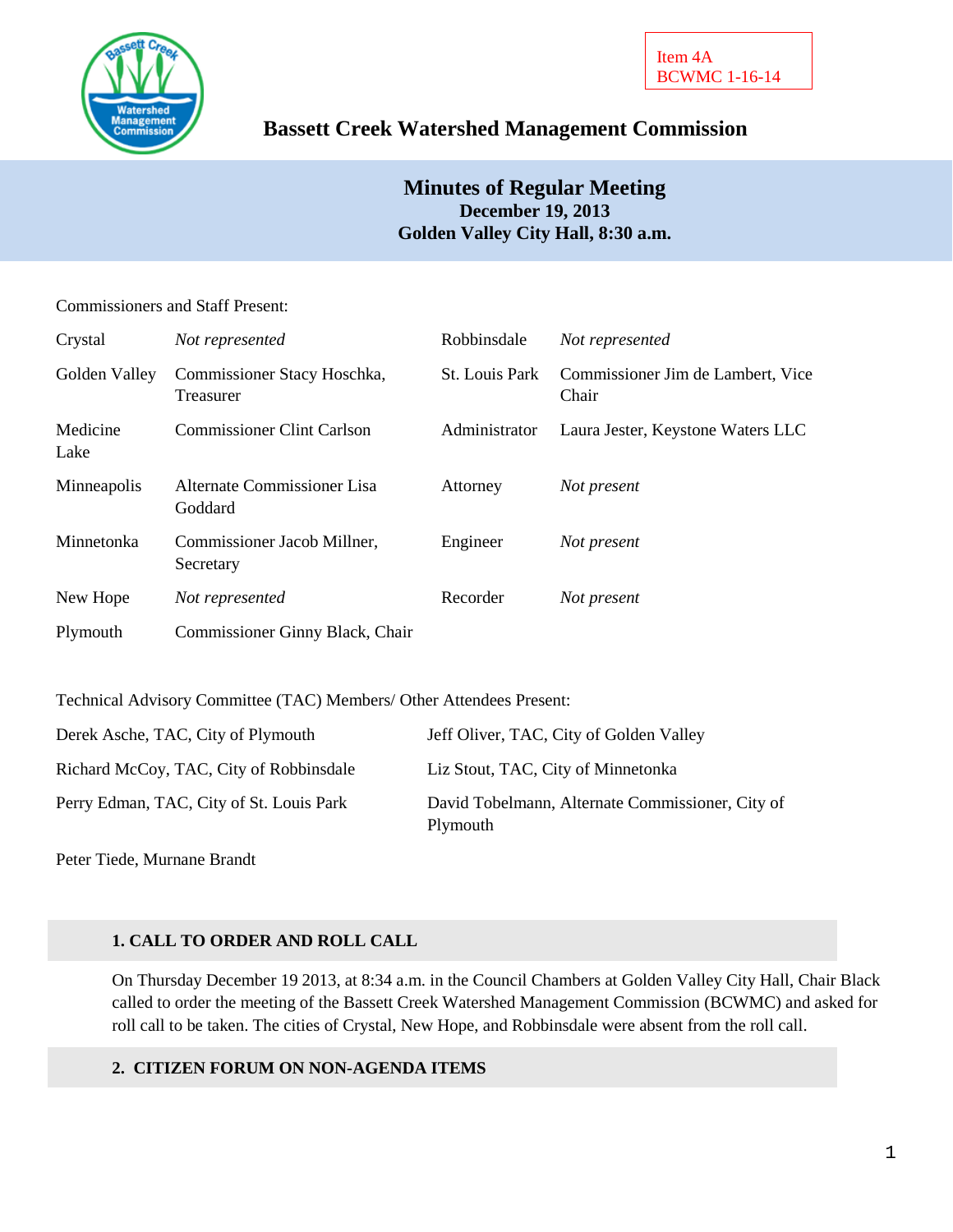Peter Tiede, an attorney with the firm Murnane Brandt representing Ms. Carolyn Amplatz, introduced himself but indicated he had no comments at this time; he was simply in attendance to take notes for Ms. Amplatz.

#### **3. AGENDA**

Administrator Jester requested the removal of item 5B from the agenda. Chair Black requested a new agenda item be added as (new) 5C titled "Letter to Editor or Guest Column for Sun Sailor." Commissioner Hoschka moved to approve the agenda as amended. Commissioner Millner seconded the motion. Upon a vote, the motion carried 6-0 [Cities of Crystal, New Hope, and Robbinsdale were absent from vote].

#### **4. CONSENT AGENDA**

Commissioner de Lambert moved to approve the Consent Agenda. Commissioner Millner seconded the motion. Upon a vote, the motion carried 6-0 [Cities of Crystal, New Hope, and Robbinsdale were absent from vote].

[The following items were approved as part of the Consent Agenda: the November 20, 2013, BCWMC meeting minutes, , the monthly financial report, payment of the invoices, Approval of the Reimbursement Request from the City of Crystal for the North Branch Erosion Control Project, Approval of the Proposal for the 2013 financial audit.]

The general and construction account balances reported in the Financial Report prepared for the December 19, 2013, meeting are as follows:

| <b>Checking Account Balance</b>                   | \$488,125.45       |
|---------------------------------------------------|--------------------|
| TOTAL GENERAL FUND BALANCE                        | \$488,125.45       |
| TOTAL CASH & INVESTMENTS ON-<br>HAND $(12/12/13)$ | \$2,705,194.39     |
| CIP Projects Levied – Budget Remaining            | $(\$2,957,894.38)$ |
| <b>Closed Projects Remaining Balance</b>          | $(\$252,699.99)$   |
| 2013 Anticipated Tax Levy Revenue                 | \$15,330.79        |
| <b>Anticipated Closed Project Balance</b>         | \$657,630.80       |

#### **5. NEW BUSINESS**

#### **A. Set January 2014 TAC Meeting**

Administrator Jester reported that the Technical Advisory Committee should meet in early January to continue discussions about the 2016 – 2020 Capital Improvement Project list, to review requests from cities for use of the 2014 channel maintenance funds, and to discuss possible modifications to the Commission's water quality standards and criteria for the Next Generation Watershed Management Plan. There was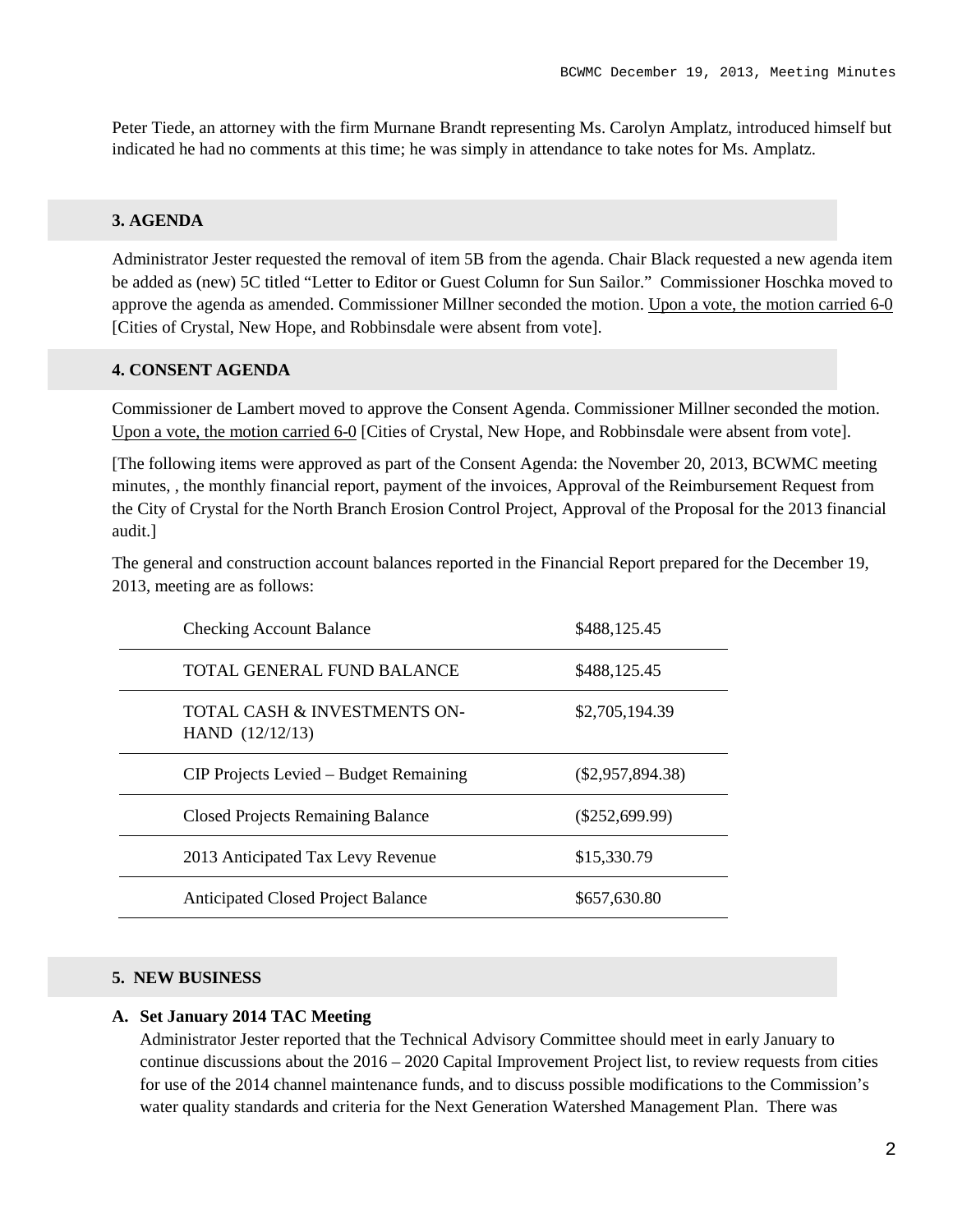consensus that these TAC agenda items are appropriate. Chair Black and Commissioner de Lambert indicated they may be able to attend the TAC meeting.

#### **B. Conduct Performance Evaluation of Administrator**

Commissioner de Lambert distributed a performance evaluation form he had developed for use in discussing and rating Administrator Jester's performance over the last year. Chair Black indicated the format of the evaluation was revised from the City of Plymouth's form used to evaluation the city manager. Commissioner de Lambert noted the form divided the duties into four main categories which mirrored the Administrator's duties in the Commission's Roles and Responsibilities document. Chair Black indicated she would like to get more input from Commissioners and Alternate Commissioners on the Administrator's performance rather than conducting the actual evaluation at this meeting. The group agreed this was an appropriate approach. Commissioner de Lambert will send the form to Ms. Herbert for distribution to all Commissioners and Alternate Commissioners. Administrator Jester was asked to evaluate herself using the form, as well. It was decided the performance evaluation would be conducted at a future Administrative Services Committee meeting after feedback from other Commissioners and Alternates.

There was also consensus that other contractors should be similarly evaluated at least once every two years before consultant services are solicited.

### **C. Letter to Editor or Guest Column to Sun Sailor**

Chair Black reported she was working on drafting a letter to the Sun Sailor editor in response to Mr. Scott Marks' letter to the editor (dated 12-5-13 in Plymouth Sun Sailor) regarding the issue of Medicine Lake water levels. There was discussion about when, if and how Chair Black or the Commission should respond to Mr. Marks' letter through the Sun Sailor. Chair Black indicated she thought more facts on the issue should be provided to the public. There were comments that the letter should present the law and facts as well as the Commission's plan for moving forward on this issue (as approved at the November Commission meeting). Chair Black noted that one good venue for public discussion is through letters to the editor. There was consensus the letter should be kept short and it should reiterate that the Commission is working through a process and acting as a facilitator. Chair Black agreed to rewrite the letter, send to Administrator Jester who will then gather comments from Commissioners and place on January Commission agenda for further discussion before being sent to press.

#### **6. OLD BUSINESS**

### **A. Consider Proposal for Development of Watershed Map**

- i. Hoshal Advertising Proposal
- **ii.** Hedberg Maps Proposal

Administrator Jester noted these proposals were discussed at the November Commission meeting. At that time, Counsel LeFevere had some suggested changes to the contracts and asked that the Commission wait on approving them. Mr. LeFevere has since worked with Hoshal Advertising and Hedberg Maps to address his concerns. Both he and Administrator Jester recommend Commission approval of the contracts as presented at this meeting. There was discussion about how the watershed map is an opportunity to connect people with the creek and can be used as a conduit for a water quality message.